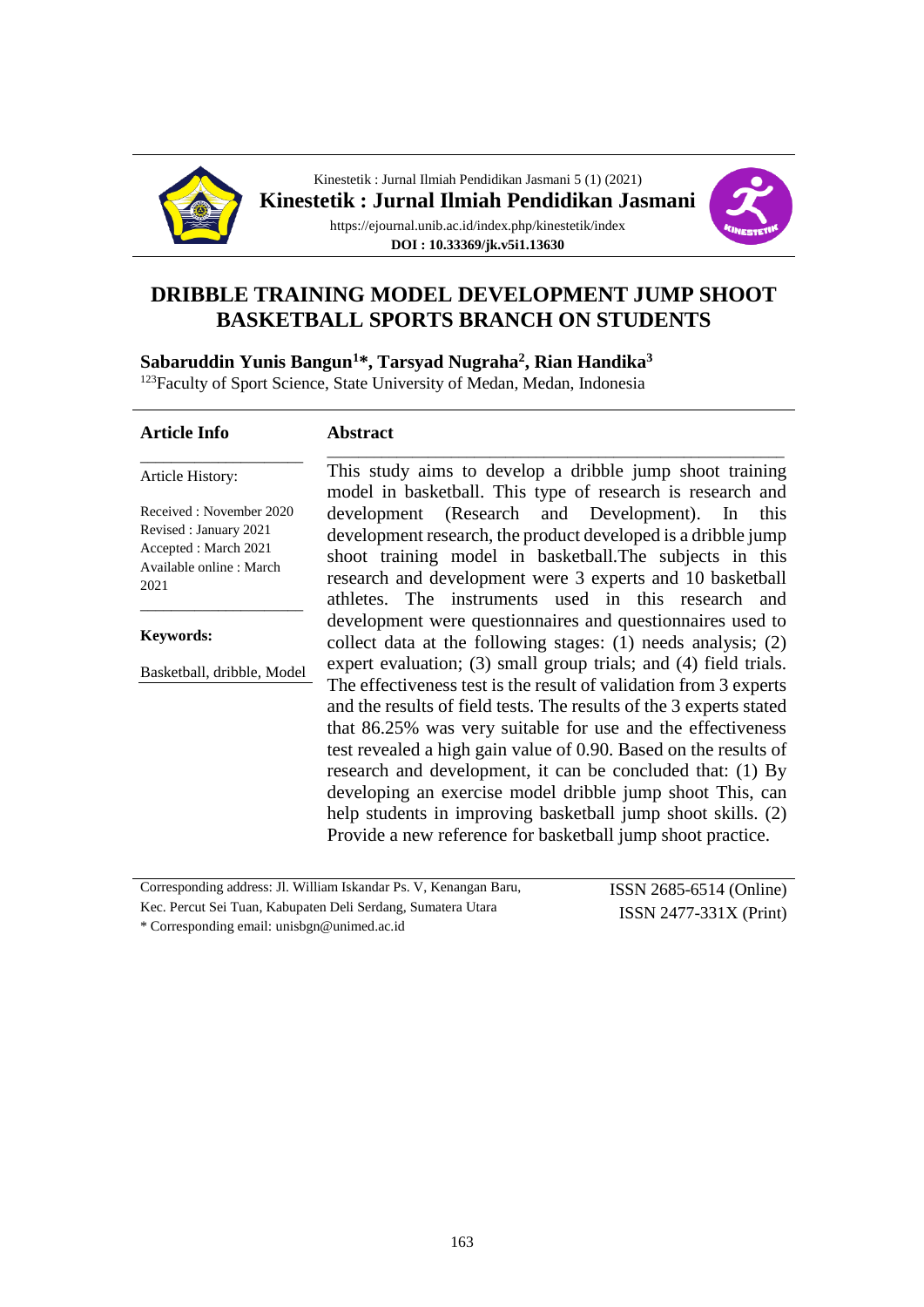# **INTRODUCTION**

Sport is a daily human activity that can form a healthy body and spirit. Currently, sports make a positive and tangible contribution to improving public health. Sports are not only for the benefit of education in schools, recreation and also physical fitness, but also as a place to build achievements. Of the many sports that have been developed, at this time one that must receive attention and guidance is basketball. According to Oliver (2007), basketball is one of the most popular games in the world. In our country, Indonesia also likes many basketball games from children to adults.

Yongvei (2017) states that basketball has the following characteristics: First, confrontation. The basketball competition venue is relatively small while the duration is short so players have to move, jump and shoot according to the situation. Second, teamwork. Basketball is played by a team so winning is based on teamwork. Third, deserve appreciation. In a game, players take turns attacking and defending where the situation is constantly changing. Meanwhile, passing, shooting, stealing and dipping worthy awards. Fourth, it's interesting. The rules are simple while the site restrictions are small. Due to the fact, how to play basketball can be adjusted so that it is full of fun. Fifth, it is constructive for fitness.

Aziz (2016) explains that basketball athletes must master the basic techniques of playing basketball well individually. The basic techniques in basketball are passing, dribbling, shooting, pivoting and rebounding. Shooting ability is very important in basketball, but shooting can only be done when you get space, so dribbles are needed to find space and avoid guarding from opponents. In line with that Atavilla (2017) explains that in basketball, dribbling is a fundamental advantage: no player with the ball can move to the field if he doesn't dribble.

Apart from dribbling skills in basketball, shooting skills are also very important. In this case Khazaeli (2015) said that shooting is an important factor in determining results and to win matches. Khazaeli also said that there are various types of shooting techniques in basketball, namely jump shoots, free throws, hook shoots and lay up shoots. The jump shoot is the most powerful technique to get the points that get the most attention from coaches and players.

According to Iqbal (2015) Jump shoot is a very effective shot that is difficult for opponents to block. In line with that, Wijaya (2017) argues that the jump shoot is an effective shooting technique, because shooting in a jumping position with the initial squatting position will be very difficult to be blocked by the opponent. Based on these two opinions, it can be concluded that the jump shoot needs to be updated to become player mastery. The development of the dribble training model that will be made will be followed by a jump shoot exercise so that the students' achievement in playing basketball will be better.

Exercise is a very important factor in achieving maximum achievement, because achievement will be created from the results of training and hard work, but it is also necessary to develop it through regular and systematic training in order to develop optimally, Yahya (2012). According to Liu (2017)in the training process, actively guiding students to learn basketball should take precedence, so that the future development of students through basketball has a big help. At this stage, there are more methods of teaching basketball in the application of basketball, many basketball teachers have chosen the method of teaching basketball, in order to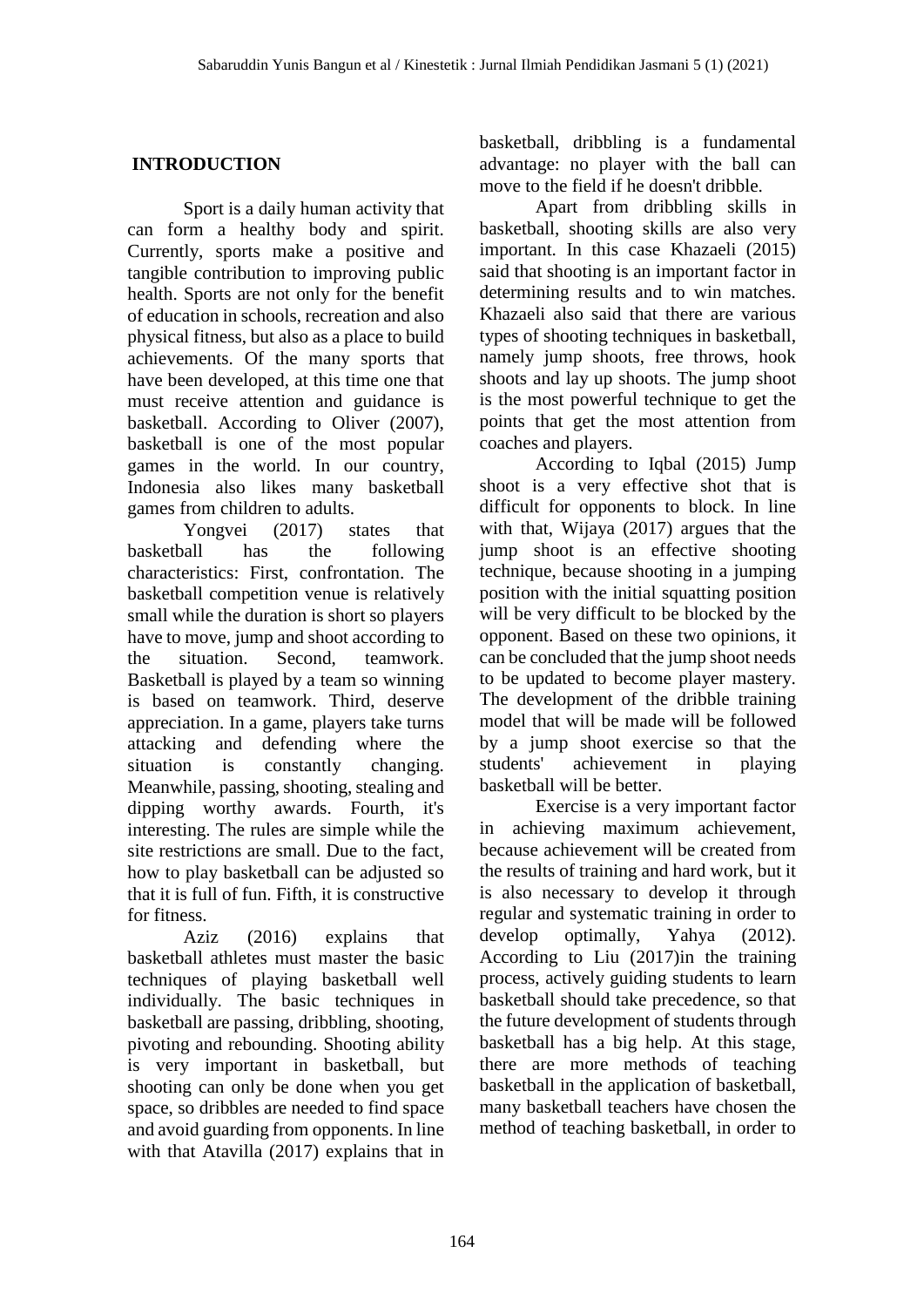increase the level of students' ability in basketball.

Based on the results of the analysis of student needs at SMK Negeri 1, SMA Negeri 3, and SMA Private Kesuma Indah Padangsidimpuan obtained data that students who have the ability to bleed and jump shoot are not good by 70.75%, students who feelneed to practice their dribble and jump shoot skills by 89.35%, students who consider the current dribble and jump shoot exercises to be monotonous at 98.7%, students who find it difficult to improve their dribble and jumpshoot abilities by 93.13%, and students who agree that if the development of dribble training is carried out, immediately shoot a jump of 100%. So it can be concluded that there needs to be a development in the dribble jump shoot exercise carried out by students so that their dribble jump shoot ability is better.

# **METHODS**

This research was conducted at SMK Negeri 1, SMA Negeri 3, and SMA Private Kesuma Indah Padang Sidimpuan.

**1. The scope of research**

Before starting the research, the researcher determines the components of the research scope.

- a. Research Object: To create a new basketball dribble jump shoot training model
- b. Research subjects: 3 experts and 10 basketball athletes

# **2. Research methods**

Research and development (R&D) is a research method used to develop or validate products used in education and learning. This research and development uses qualitative and quantitative approaches and uses the Research & Development (R&D) development model from Sugiyono

(2016) which consists of ten steps. The ultimate goal of this research and development is the creation of a basketball dribble jump shoot training model

## **Materials and Apparatus**

Materials and equipment in this study are:

- 1. A student who can play basketball.
- 2. Basketball Court
- 3. Basketball
- 4. Research Instruments
- 5. Office stationery
- 6. Research activity recording device and camera
- 7. Kun practiced
- 8. Whistle

## **Procedures**

The procedure used in this development research adopts the model proposed by Brog & Gall in Sugiono(2015). The steps taken in this development research will also be adjusted to the limited time of the study, the following steps are described in this study:

- 1. Analyzing Potentials and Problems Potential and problem analysis is intended to find predecessor sources in the form of the problem faced and to find out how important a product is needed in overcoming problems encountered in learning and training activities.
- 2. Do some research to gather initial information This stage is intended to obtain data that supports the truth of the problems found. This can be done through observation, interviews, and conducting an initial needs analysis. This stage was carried out by researchers on basketball extracurricular activities at SMK Negeri 1, SMA Negeri 3, and SMA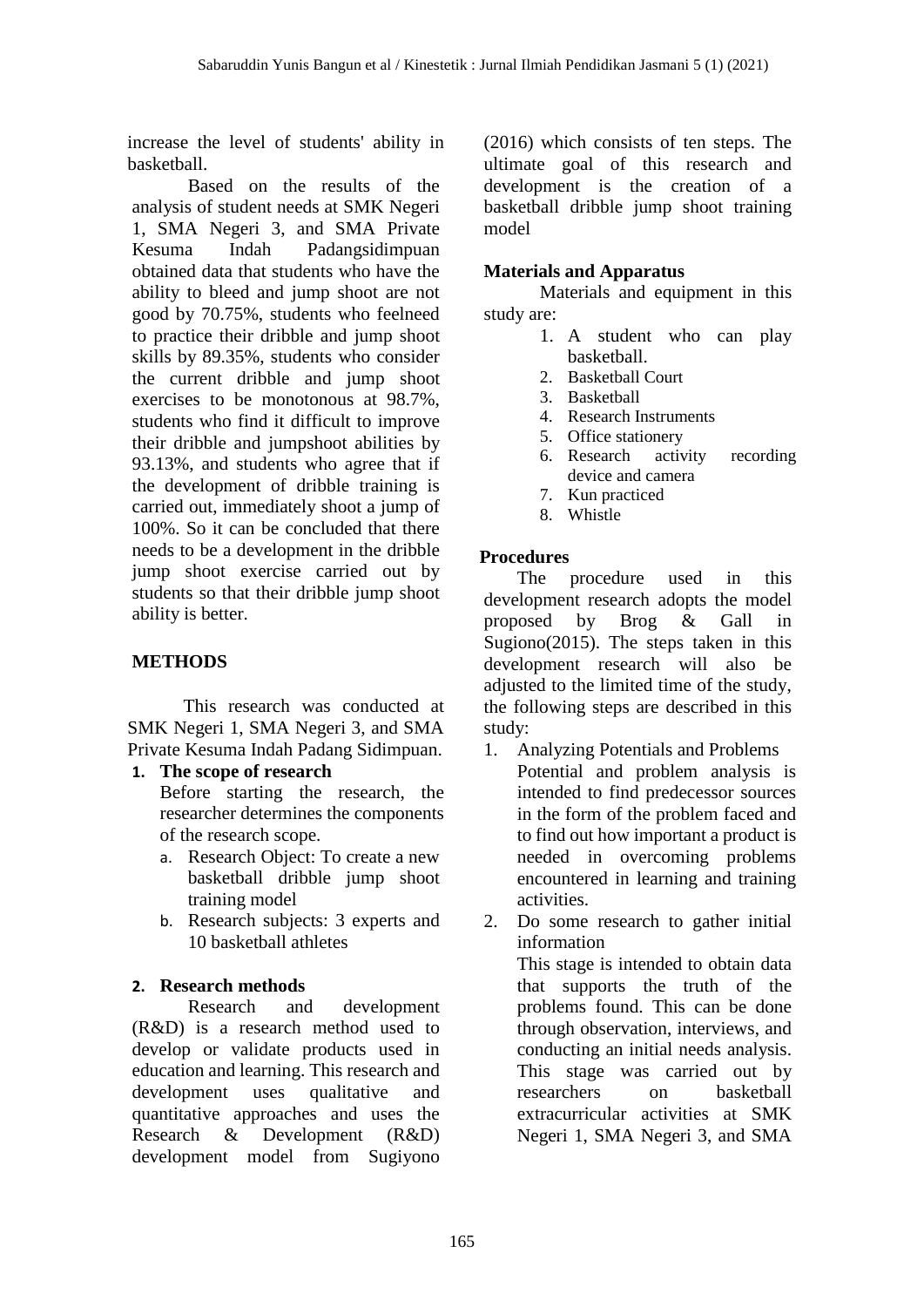Private Kesuma Indah Padangsidimpuan.

3. Make Product Design

This stage includes making product designs, compiling sources of materials and materials and arranging products. Researchers consult with lecturers or basketball experts, look for reference books, take pictures and edit.

4. Design Validation

From the results of product development, the next step is to test the validity of the design by material experts in the field of basketball and media experts.

5. Design Revision

Based on design validation, the incoming data is then used as a reference in revising the product design. The results of the first product revisions are then used in product trials (small group trials). This trial is intended to obtain various inputs and corrections regarding the products that have been produced.

6. Product Manufacturing

After collecting preliminary information from some relevant research, observing the training process in the field, and watching videos about basketball training, making designs and revising the design, a product is made, namely an instructional video of a direct dribble jumpshoot training model. Product manufacturing is carried out with the help of several people who hold their respective roles, including: athletes, cameramen, security team, editors. Besides that, it also uses several tools such as studio video cameras, photo cameras, camera stabilizers, tripods, laptops, primary Adobe applications, basketball, courts, rings, kuns, and whistles.

7. Limited Trial

This trial is intended to obtain assessments, inputs and corrections on previously revised products. The trial of this product was carried out with the research subjects, namely athletes at SMK Negeri 1 Padangsidimpuan who participated in basketball extracurricular activities with a total of 25 people.

- 8. Product Revision 1 Based on product trials, the incoming data is then used as a reference in revising the product. The results of the second product revision were then used in testing usage.
- 9. Main field trials

Field trials were carried out by asking students to use the product and evaluate it, through a questionnaire that had been provided. This is intended to obtain assessments, inputs and corrections on products that have been revised and tested previously. The use trial was carried out by involving athletes who took part in basketball extracurricular activities at SMA Negeri 3 and SMA Private Kesuma Indah Padangsidimpuan with a total of 78 people as research subjects.

# **Design or Data Analysis**

For product design, the development of a basketball dribble jump shoot training form is quoted from Borg and Gall in Sugiyono having the following steps: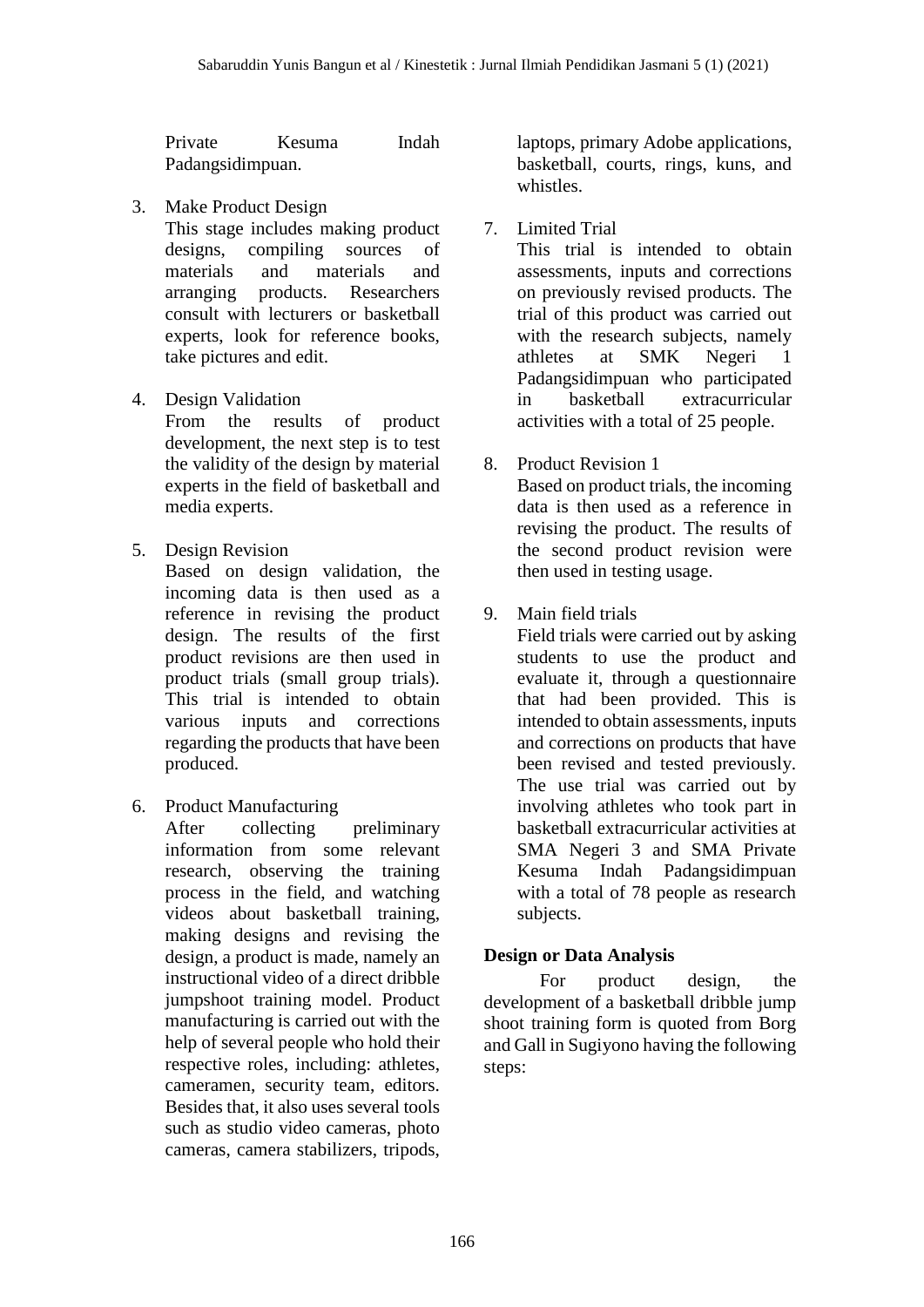

**Figure 1.** Research Series of Research and Development Methods, Sugiyono (2016)

### **DISCUSION**

Development research is research that is based on making an effective product, starting with a needs analysis, product development, and product testing, Riza (2015)

Exercise is a systematic process of practicing or working repeatedly to get the expected results, Darmawan (2014). In line with that Supriadi (2014) states that training to master a skill requires a long and planned program. Training activities must use the principle of learning, namely in learning to have the aim of mastering a knowledge or skill carried out in several stages. Based on this statement, it can be concluded that sports activities are never separated from the training or learning carried out between coaches and athletes and must be structured so that during the training process they can create maximum results as expected.

The experts who became the validators in this study consisted of 4 people. Researchers chose them as experts because their competence in the field of basketball is very adequate. The assessment from material experts is carried out in two stages. The assessment process is carried out by filling out a questionnaire that was included during the validation process. Phase I validation from the material aspect is declared fit for production with revisions as

recommended, and stage II validation is declared very feasible for production without revision and the product may be tested.

The results of the evaluation from material experts on the products developed can be seen in Figure 2 Diagram of the Average Percentage of Values of the Expert's Dribble Jump Shoot Training Model.



#### **Figure 2.** Diagram of the Average Percentage of Value for the Exercise Model Dribble Expert jump shoot

The mean percentage value for the dribble jump shoot training model from the material aspect in the first stage is 70.00%, then the average value obtained is included in the "Eligible" criteria. In stage II, the percentage mean value of 86.25% is included in the criteria of "very feasible".

In Figure 2, the average percentage value of the dribble jump shoot training model from the expert shows the difference in the mean percentage value of the dribble jump shoot training model from the material aspect where the percentage difference in stage I and stage II can be said to be quite large, amounting to 16.25%. The percentage value in stage I is lower than in stage II, which means that there is a good change in the training model after being revised.

The quality of the dribble jump shoot training model obtained from small group trials as a whole is in the very feasible category indicated by a percentage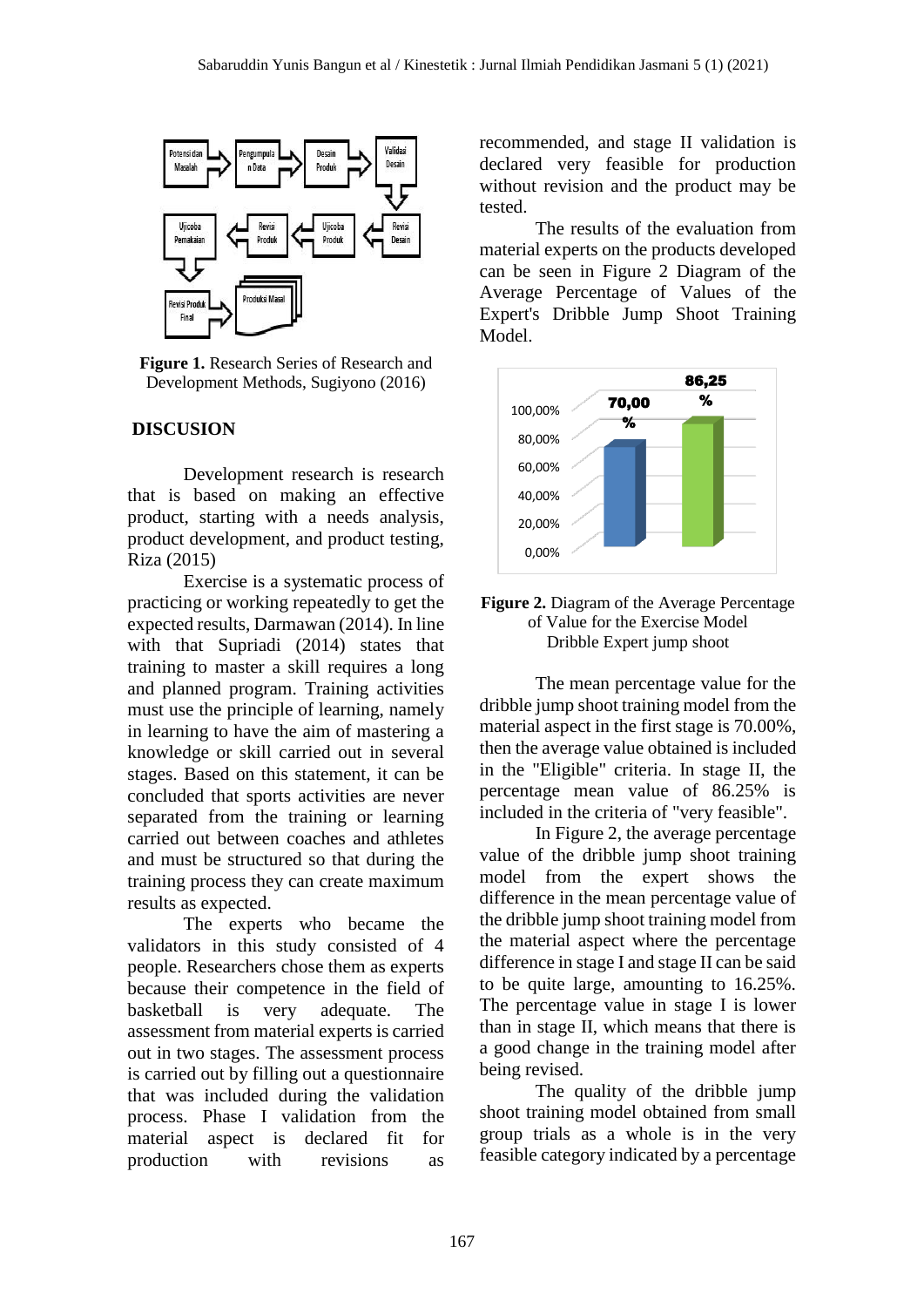of 87.09% and from the field trials as a whole it is included in the very feasible category indicated by a percentage of 91.19%.

After being declared fit for production, the dribble jump shoot training model was used in further research. This further research was conducted to determine how much influence the dribble jump shoot training model has in increasing the basketball athlete's jump shoot ability.

This research was conducted on 10 basketball athletes. Before being treated, a pretest was carried out to see the athlete's initial ability to perform a jump shoot movement. After the pre-test, the athletes were given treatment, namely doing exercises using the dribble jump shoot training model for 2 weeks. After going through the training process, the athletes take a test post to see their jump shoot ability after being treated. The average pretest, post-test scores, and the increase in the athlete's score (gain) can be seen in Table 1 Summary of Average Values Obtained by Athletes

|  |  | Table 1. Summary of Average Score |  |
|--|--|-----------------------------------|--|
|--|--|-----------------------------------|--|

| No.           | <b>Assessment</b> | <b>Score</b> |
|---------------|-------------------|--------------|
|               | Pretest           | 71.88        |
| $\mathcal{L}$ | <b>Postes</b>     | 96.25        |
|               | Gain              | 0.90         |



**Figure 3.** Comparison diagram of pre-test and post-test scores for athletes

From Table 1, Summary of the Average Score Obtained by Athletes, it can be seen that the average pretest score for athletes is 71.88. The average post-test score of the athletes was 96.25. Based on the acquisition of pretest and posttest scores, the athletes' gain can be calculated. The average gain obtained is 0.90, so this value is included in the "high" category, meaning that the increase in the value of athletes who exercise with the dribble jump shoot training model is high.

Figure 3 Comparison diagram of the Pre-test and Post-test scores of Athletes shows the comparison of the average pretest and post-test scores of athletes. From this figure, it can be seen that the average pre-test score is lower than the average post-test score of the athletes. Based on the results of the assessment of all experts as well as trainers, the whole at the initial stage, namely the product feasibility test, is included in the "very feasible" criteria for testing.

Products that have been declared very feasible to be produced are then tested on 10 athletes to see the effect of training media on athletes' jump shoot abilities. From the trials conducted, it was found that the increase in the score of athletes who exercised the jump-shoot ability of the athletes was 0.90, including the "high" category, meaning that the athletes' jumpshooting ability had a high effect on the athlete's jump-shoot ability. According to Safitri (2013), a player who can shoot a jump shoot well is a dangerous threat to his opponents in scoring points. If the player has control of the ball, he can score at any time because the player can take a jump shot from any situation, for example when doing a dribble,

A limitation of this study is the difficulty of gathering athletes. The timing of the research is difficult to determine due to differences in schedules with athletes. The training model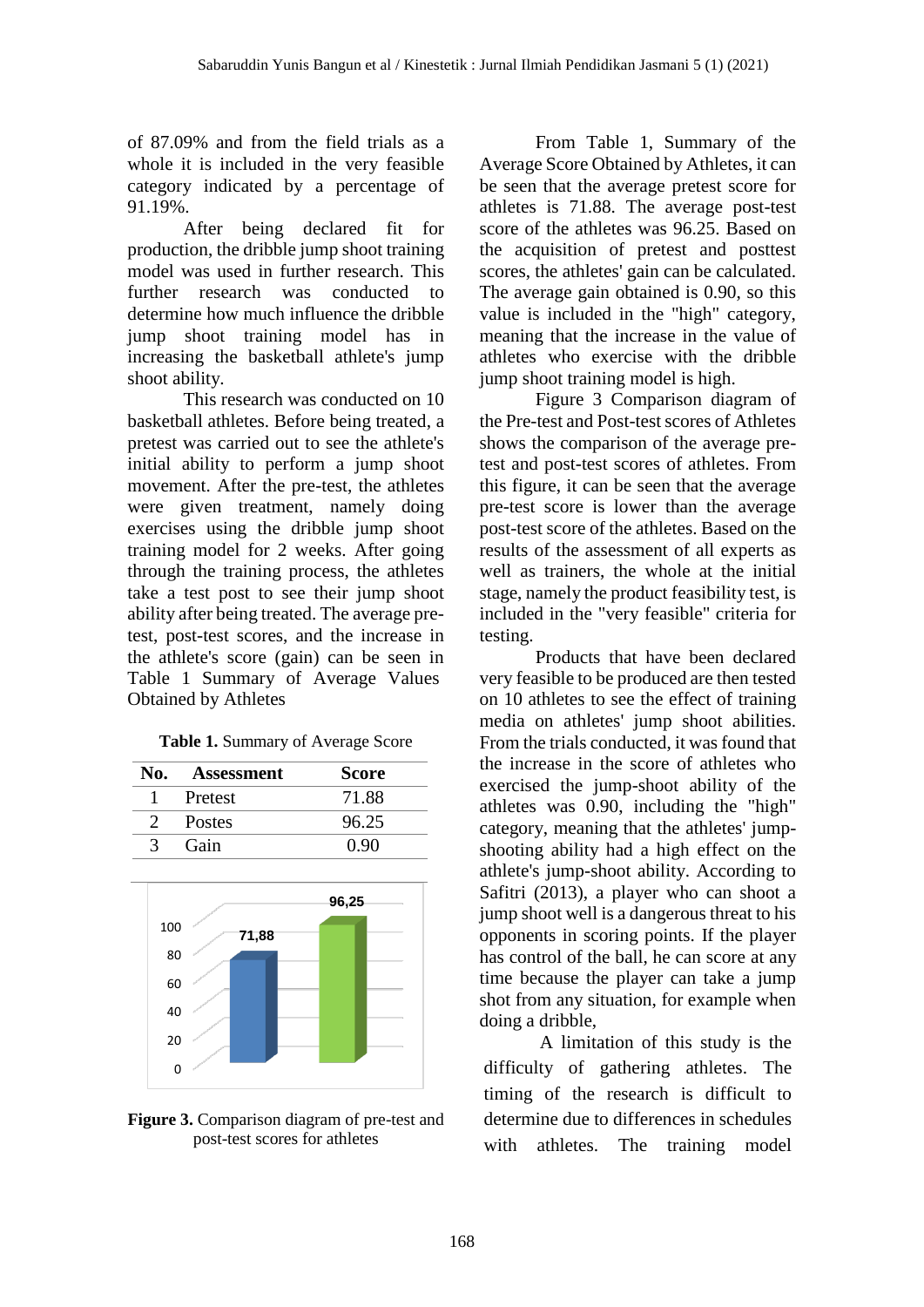presented is not suitable for novice athletes. Limitations of collecting athlete's schedule. Limitations of a basketball court that are not in accordance with standards.

# **CONCLUSION**

Based on expert validation and trials, a basketball dribble jump shoot training model product has been produced which turns out to be entirely feasible to use. This is based on the discussion of the results of the product trial analysis.

Based on the results of testing the effectiveness of the model, it is empirically proven that the product in the form of a basketball dribble jump shoot training model has a very good effectiveness. This is based on the results of the basketball jump shoot skill test which shows that the average post-test result is greater than the average pre-test result. So that it can be stated that, this training model is effective for improving basketball jump shoot skills.

# **REFERENCES**

- Aziz, A. (2016). Faktor Fisik dan Teknik Pada Kemampuan Dribble Atlet Ekstrakurikuler Bola Basket Putra Tingkat SMA. Pend. Kepelatihan Olahraga-S1, 1 (6).
- Altavilla, G., Di Tore, A. P., D'Isanto, T., & Raiola, G. (2017). Some Teaching Method Elements of the Basketball Dribble. Journal of Sports Science, 5, 207-210.
- Darmawan, A. B., Januarto, O. B., & Wahyudi, U. (2016). Pengembangan Model Latihan Kombinasi Dribbling, Passing dan Shooting Peserta Ekstrakurikuler Bolabasket di SMP Negeri 2 Kota Malang. Jurnal Pendidikan Jasmani, 26 (2).
- Ji, R. (2020). Research on Basketball Shooting Action Based on Image Feature Extraction and Machine Learning. IEEE Access, 8, 138743- 138751.
- Iqbal, K., Abdurrahman, A., & Ifwandi, I. (2015). Kontribusi Daya Ledak Otot Tungkai dan Keseimbangan terhadap Ketrampilan Jump Shoot dalam Permainan Bola Basket pada Atlet Unit Kegiatan Mahasiswa Universitas Syiah Kuala. Jurnal Ilmiah Mahasiswa Pendidikan Jasmani, Kesehatan dan Rekreasi, 1(2).
- Khazaeli, M. A., Sadeghi, H., Rahimi, A., & Mirmoezzi, M. (2015). Comparison Of Selected Kinematic Parameters Of The Ball Movement At Free Throw And Jump Shot Of Basketball Adult Players. Indian Journal of Fundamental and Applied Life Sciences, 5(S3), 2549- 2553.
- Liu, F. (2017). Study on Strategies of Basketball Game in Basketball Teaching. International Conference on Frontiers in Educational Technologies and Management Sciences (FETMS 2017).
- Oliver, John. (2007). Dasar-dasar Bola Basket. Pakar Raya: Bandung.
- Riza, Ade Ros. (2015). Pengembangan Model Pembelajaran Voli Forehand Tenis Lapangan. Jurnal Pedagogik Olahraga, 1(1).
- Safitri, Nuvanda Eka. (2013). Pengaruh Jump Shoot didahului Dribble dan Passing terhadap Hasil Jump Shoot pada Tim O2SN Bolabasket Putra SMK Kota Pekalongan Tahun 2013. SKRIPSI. Fakultas Ilmu Keolahragaan Universitas Negeri Semarang.
- Sugiono. (2016). Metode Penelitian Pendidikan. Bandung: Alfabeta.
- Supriadi, Amir. (2017). Hubungan Koordinasi Mata-Kaki Terhadap Keterampilan Menggiirng Bola Pada Permainan Sepakbola. Jurnal Ilmu Keolahragaan, 14(1).
- Wijaya, R. A. (2017). Pengaruh Latihan Jump Stop Shoot dan Triple Threat Position Terhadap Hasil Jump Shoot Putra Ekstrakurikuler Bola Basket SMA Negeri 2 Pringsewu Tahun 2016/2017. (Bachelor's thesis, Universitas Lampung: Fakultas Keguruan dan Ilmu Pendidikan).
- Yahya, Y. (2012). Kontribusi Kecepatan dan Kelincahan Terhadap Keterampilan